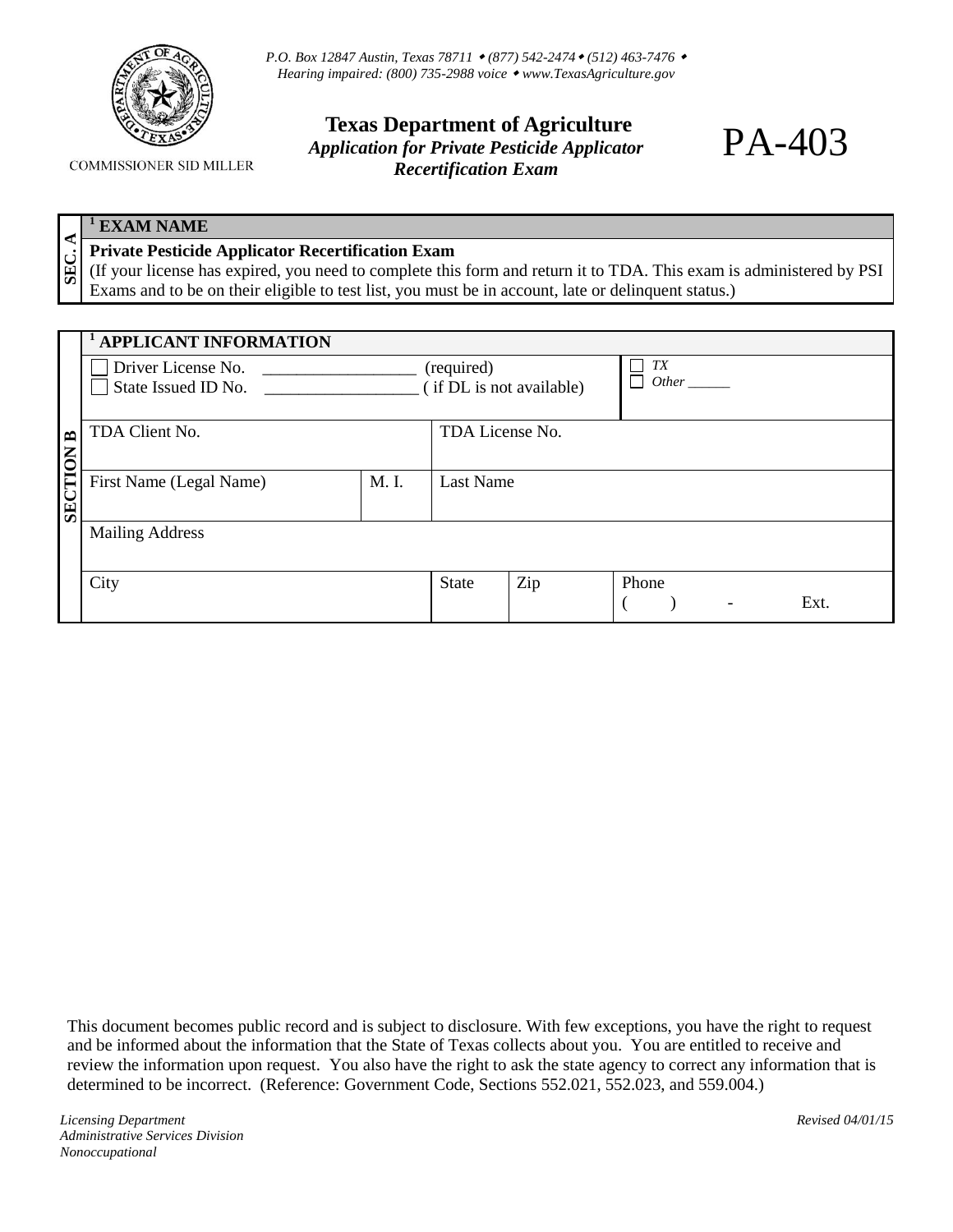|                                                                                    | <sup>1</sup> PERSON TO CONTACT FOR LICENSE-RELATED MATTERS                                                                                                                                                                                                                                                                                                                                                                                                           |       |                  |                            |              | <b>SAME AS ABOVE</b> |                  |  |
|------------------------------------------------------------------------------------|----------------------------------------------------------------------------------------------------------------------------------------------------------------------------------------------------------------------------------------------------------------------------------------------------------------------------------------------------------------------------------------------------------------------------------------------------------------------|-------|------------------|----------------------------|--------------|----------------------|------------------|--|
|                                                                                    | <b>First Name</b>                                                                                                                                                                                                                                                                                                                                                                                                                                                    | M. I. | <b>Last Name</b> |                            |              |                      |                  |  |
|                                                                                    | Primary Phone                                                                                                                                                                                                                                                                                                                                                                                                                                                        |       |                  | Secondary Phone (optional) |              |                      |                  |  |
|                                                                                    | Ext.                                                                                                                                                                                                                                                                                                                                                                                                                                                                 |       | $\lambda$        |                            | Ext.         |                      |                  |  |
| <b>SECTION C</b>                                                                   | Fax (optional)<br>Ext.<br>$\lambda$                                                                                                                                                                                                                                                                                                                                                                                                                                  |       |                  |                            |              |                      |                  |  |
|                                                                                    | E-mail Address:                                                                                                                                                                                                                                                                                                                                                                                                                                                      |       |                  |                            |              |                      |                  |  |
|                                                                                    | *** Important Note*** I understand that my email address is required for the Texas Department of Agriculture to keep me<br>informed of critical information, including licensing and regulatory updates; renewal invoices; and other important<br>communications. Failure to provide an email address may result in my not receiving time-sensitive information that could<br>affect my compliance with state regulations, thereby, resulting in monetary penalties. |       |                  |                            |              |                      |                  |  |
|                                                                                    | <sup>2</sup> MAILING ADDRESS<br><b>SAME AS APPLICANT ADDRESS</b>                                                                                                                                                                                                                                                                                                                                                                                                     |       |                  |                            |              |                      |                  |  |
|                                                                                    | Address                                                                                                                                                                                                                                                                                                                                                                                                                                                              |       |                  |                            |              |                      |                  |  |
|                                                                                    | City                                                                                                                                                                                                                                                                                                                                                                                                                                                                 |       |                  |                            | <b>State</b> |                      | Zip              |  |
|                                                                                    |                                                                                                                                                                                                                                                                                                                                                                                                                                                                      |       |                  |                            |              |                      |                  |  |
|                                                                                    | <sup>1</sup> FACILITY (LOCATION OF LICENSEE, LICENSED ACTIVITIES OR EQUIPMENT)<br>Facility Name (If applicable)                                                                                                                                                                                                                                                                                                                                                      |       |                  |                            |              |                      |                  |  |
|                                                                                    |                                                                                                                                                                                                                                                                                                                                                                                                                                                                      |       |                  |                            |              |                      |                  |  |
|                                                                                    | <sup>2</sup> PHYSICAL ADDRESS OF FACILITY<br>Address (No P.O. Box)                                                                                                                                                                                                                                                                                                                                                                                                   |       |                  |                            |              |                      |                  |  |
| <b>SECTION D</b>                                                                   |                                                                                                                                                                                                                                                                                                                                                                                                                                                                      |       |                  |                            |              |                      |                  |  |
|                                                                                    | City                                                                                                                                                                                                                                                                                                                                                                                                                                                                 |       |                  | State                      | Zip          | County               |                  |  |
|                                                                                    | Directions to Physical Location if address above is difficult to find                                                                                                                                                                                                                                                                                                                                                                                                |       |                  |                            |              |                      |                  |  |
|                                                                                    |                                                                                                                                                                                                                                                                                                                                                                                                                                                                      |       |                  |                            |              |                      |                  |  |
|                                                                                    |                                                                                                                                                                                                                                                                                                                                                                                                                                                                      |       |                  |                            |              |                      |                  |  |
|                                                                                    |                                                                                                                                                                                                                                                                                                                                                                                                                                                                      |       |                  |                            |              |                      |                  |  |
|                                                                                    |                                                                                                                                                                                                                                                                                                                                                                                                                                                                      |       |                  |                            |              |                      |                  |  |
|                                                                                    |                                                                                                                                                                                                                                                                                                                                                                                                                                                                      |       |                  |                            |              |                      |                  |  |
|                                                                                    |                                                                                                                                                                                                                                                                                                                                                                                                                                                                      |       |                  |                            |              |                      |                  |  |
|                                                                                    |                                                                                                                                                                                                                                                                                                                                                                                                                                                                      |       |                  |                            |              |                      |                  |  |
|                                                                                    |                                                                                                                                                                                                                                                                                                                                                                                                                                                                      |       |                  |                            |              |                      |                  |  |
| <b>Licensing Department</b><br>Administrative Services Division<br>Nonoccupational |                                                                                                                                                                                                                                                                                                                                                                                                                                                                      |       |                  |                            |              |                      | Revised 04/01/15 |  |